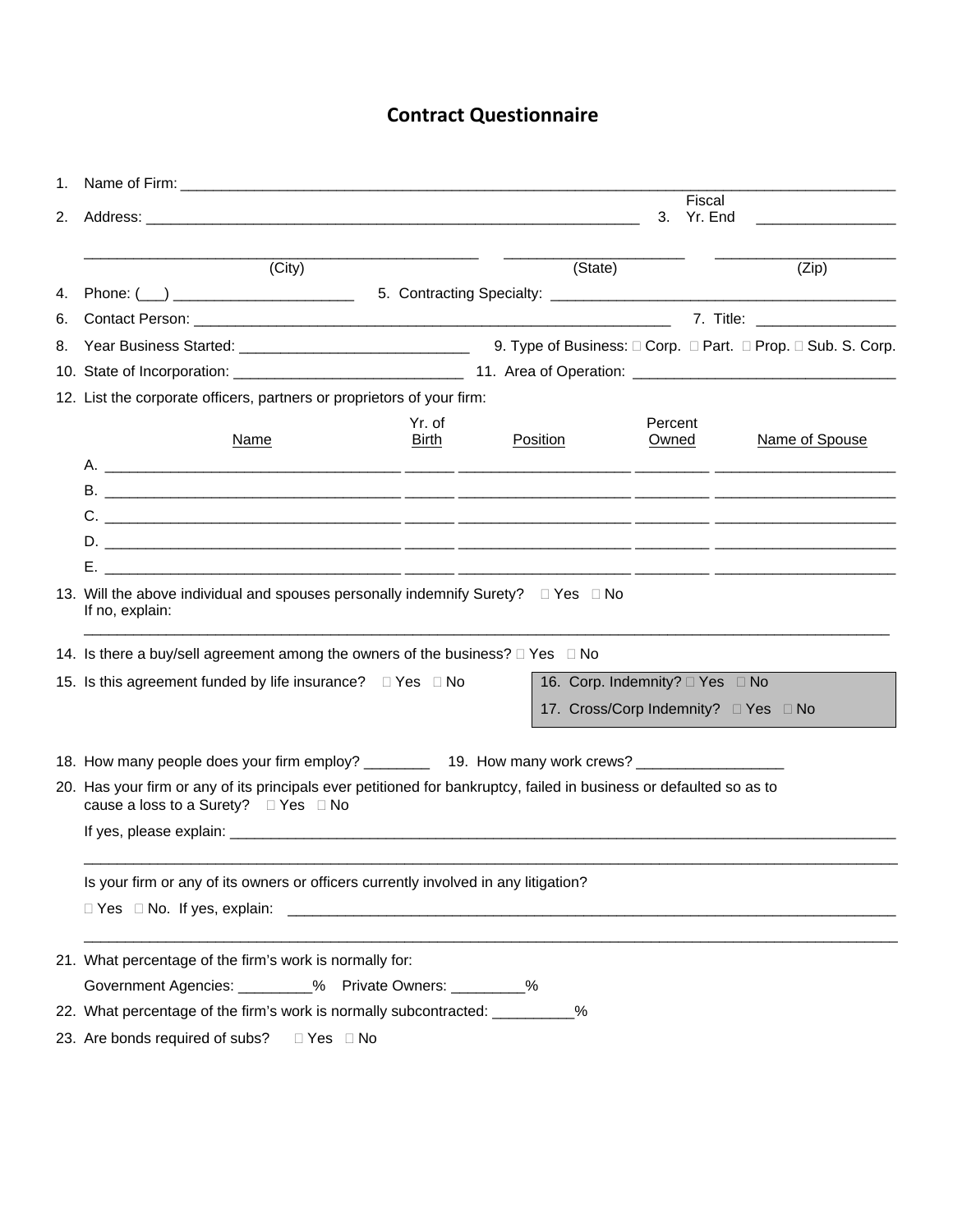| 25. What trades do you normally subcontract? ___________________________________                                                                         |  |  |  |  |  |  |
|----------------------------------------------------------------------------------------------------------------------------------------------------------|--|--|--|--|--|--|
| 26. What is largest amount of uncompleted work on hand at one time in the past?                                                                          |  |  |  |  |  |  |
|                                                                                                                                                          |  |  |  |  |  |  |
| 27. What is the largest job you expect to do during the next year? \$                                                                                    |  |  |  |  |  |  |
| 28. What is the largest uncompleted work program expected during the next year? \$                                                                       |  |  |  |  |  |  |
|                                                                                                                                                          |  |  |  |  |  |  |
|                                                                                                                                                          |  |  |  |  |  |  |
| 31. SIC CODE:                                                                                                                                            |  |  |  |  |  |  |
|                                                                                                                                                          |  |  |  |  |  |  |
| 32. Do you lease equipment? □ Yes □ No                                                                                                                   |  |  |  |  |  |  |
| 34. What are the terms of the lease?<br>and the control of the control of the control of the control of the control of the control of the control of the |  |  |  |  |  |  |
| ,我们也不会有什么。""我们的人,我们也不会有什么?""我们的人,我们也不会有什么?""我们的人,我们也不会有什么?""我们的人,我们也不会有什么?""我们的人                                                                         |  |  |  |  |  |  |
|                                                                                                                                                          |  |  |  |  |  |  |
|                                                                                                                                                          |  |  |  |  |  |  |
| 36. On what basis are taxes paid? □ Cash □ Completed Job □ Accrual □ % of Completion                                                                     |  |  |  |  |  |  |
| 37. On what basis are financial statements prepared? □ Cash □ Completed Job □ Accrual □ % of Completion                                                  |  |  |  |  |  |  |
| 38. On what level of assurance are financial statements prepared? □CPA Audit □Review □ Compilation                                                       |  |  |  |  |  |  |
| 39. How often are financial statements prepared?<br>Annually<br>□ Semi-annually                                                                          |  |  |  |  |  |  |
| □ Quarterly<br>□ Monthly                                                                                                                                 |  |  |  |  |  |  |
| 40. Do you have a full time accountant on staff? $\Box$ Yes $\Box$ No<br>41. Yrs. Experience _____________                                               |  |  |  |  |  |  |
| 42. Are job cost records kept? □ Yes □ No                                                                                                                |  |  |  |  |  |  |
|                                                                                                                                                          |  |  |  |  |  |  |
| 45. Do they show job detail? D Yes D No                                                                                                                  |  |  |  |  |  |  |
| 47. Name of your bank: example and a series of your contract of the series of your bank of your bank:                                                    |  |  |  |  |  |  |
|                                                                                                                                                          |  |  |  |  |  |  |
|                                                                                                                                                          |  |  |  |  |  |  |
| 48. Amount of line of credit: \$                                                                                                                         |  |  |  |  |  |  |
| 51. UCC Filing? □ Yes □ No                                                                                                                               |  |  |  |  |  |  |
| 53. Is your firm unionized? □ Yes □ No                                                                                                                   |  |  |  |  |  |  |
| 56. Pay Record: __________________<br>55. D & B Rating: ______________<br>57. Date of Rating: ______________                                             |  |  |  |  |  |  |
|                                                                                                                                                          |  |  |  |  |  |  |
| 58. Previous Bonding Companies:                                                                                                                          |  |  |  |  |  |  |
| <b>Reason for Leaving</b><br>Name                                                                                                                        |  |  |  |  |  |  |
|                                                                                                                                                          |  |  |  |  |  |  |
|                                                                                                                                                          |  |  |  |  |  |  |
|                                                                                                                                                          |  |  |  |  |  |  |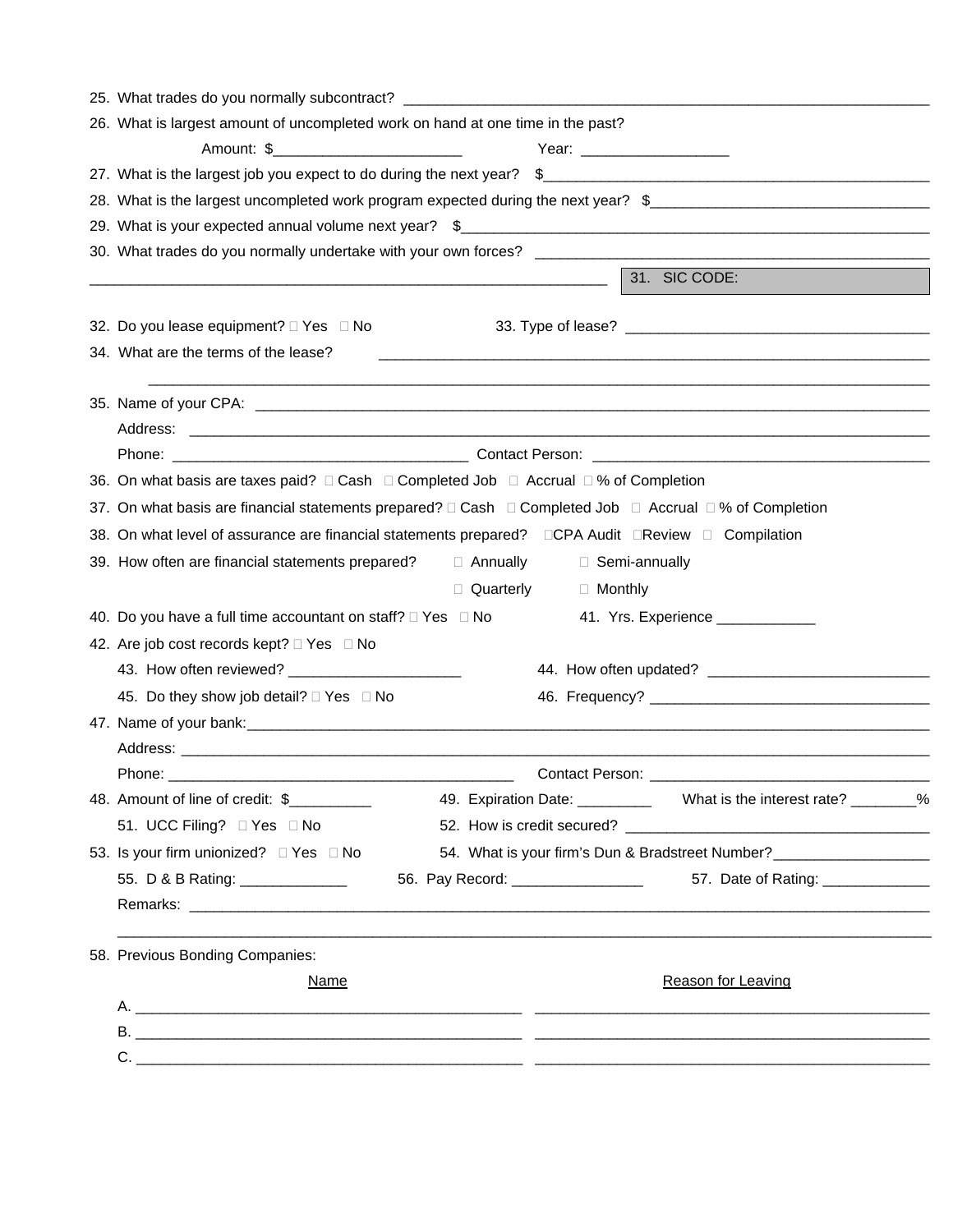| Job Name                               | <b>Contract Price</b>                                                                                                                                                                                                          | Gross<br>Profit | Completion<br>Date | <b>Bonded?</b>                                                                                                                                                                                                                |
|----------------------------------------|--------------------------------------------------------------------------------------------------------------------------------------------------------------------------------------------------------------------------------|-----------------|--------------------|-------------------------------------------------------------------------------------------------------------------------------------------------------------------------------------------------------------------------------|
|                                        |                                                                                                                                                                                                                                |                 |                    |                                                                                                                                                                                                                               |
|                                        |                                                                                                                                                                                                                                |                 |                    |                                                                                                                                                                                                                               |
|                                        |                                                                                                                                                                                                                                |                 |                    |                                                                                                                                                                                                                               |
|                                        |                                                                                                                                                                                                                                |                 |                    |                                                                                                                                                                                                                               |
|                                        |                                                                                                                                                                                                                                |                 |                    |                                                                                                                                                                                                                               |
|                                        |                                                                                                                                                                                                                                |                 |                    |                                                                                                                                                                                                                               |
|                                        |                                                                                                                                                                                                                                |                 |                    |                                                                                                                                                                                                                               |
|                                        |                                                                                                                                                                                                                                |                 |                    |                                                                                                                                                                                                                               |
|                                        |                                                                                                                                                                                                                                |                 |                    |                                                                                                                                                                                                                               |
|                                        |                                                                                                                                                                                                                                |                 |                    |                                                                                                                                                                                                                               |
| 60. List five of your major suppliers: |                                                                                                                                                                                                                                |                 |                    |                                                                                                                                                                                                                               |
| Name                                   | Address                                                                                                                                                                                                                        | Telephone       |                    | Contact                                                                                                                                                                                                                       |
|                                        |                                                                                                                                                                                                                                |                 |                    |                                                                                                                                                                                                                               |
|                                        |                                                                                                                                                                                                                                |                 |                    |                                                                                                                                                                                                                               |
|                                        |                                                                                                                                                                                                                                |                 |                    |                                                                                                                                                                                                                               |
|                                        |                                                                                                                                                                                                                                |                 |                    |                                                                                                                                                                                                                               |
|                                        |                                                                                                                                                                                                                                |                 |                    |                                                                                                                                                                                                                               |
|                                        |                                                                                                                                                                                                                                |                 |                    |                                                                                                                                                                                                                               |
| В.                                     | 61. List five subcontractors (or contractors if you are a subcontractor) that you do business with:                                                                                                                            |                 |                    |                                                                                                                                                                                                                               |
|                                        |                                                                                                                                                                                                                                |                 |                    | Job: when the contract of the contract of the contract of the contract of the contract of the contract of the contract of the contract of the contract of the contract of the contract of the contract of the contract of the |
|                                        |                                                                                                                                                                                                                                |                 |                    |                                                                                                                                                                                                                               |
| Address:                               |                                                                                                                                                                                                                                |                 |                    | Telephone: ____________                                                                                                                                                                                                       |
|                                        |                                                                                                                                                                                                                                |                 |                    | Job: __________________                                                                                                                                                                                                       |
| D.                                     |                                                                                                                                                                                                                                |                 |                    |                                                                                                                                                                                                                               |
|                                        |                                                                                                                                                                                                                                |                 |                    | Telephone: ______________                                                                                                                                                                                                     |
|                                        |                                                                                                                                                                                                                                |                 |                    |                                                                                                                                                                                                                               |
| Е.                                     | Name: with a state of the contract of the contract of the contract of the contract of the contract of the contract of the contract of the contract of the contract of the contract of the contract of the contract of the cont |                 |                    |                                                                                                                                                                                                                               |
|                                        | Address: the contract of the contract of the contract of the contract of the contract of the contract of the contract of the contract of the contract of the contract of the contract of the contract of the contract of the c |                 |                    | Telephone:_____________                                                                                                                                                                                                       |

59. List five of your largest contracts: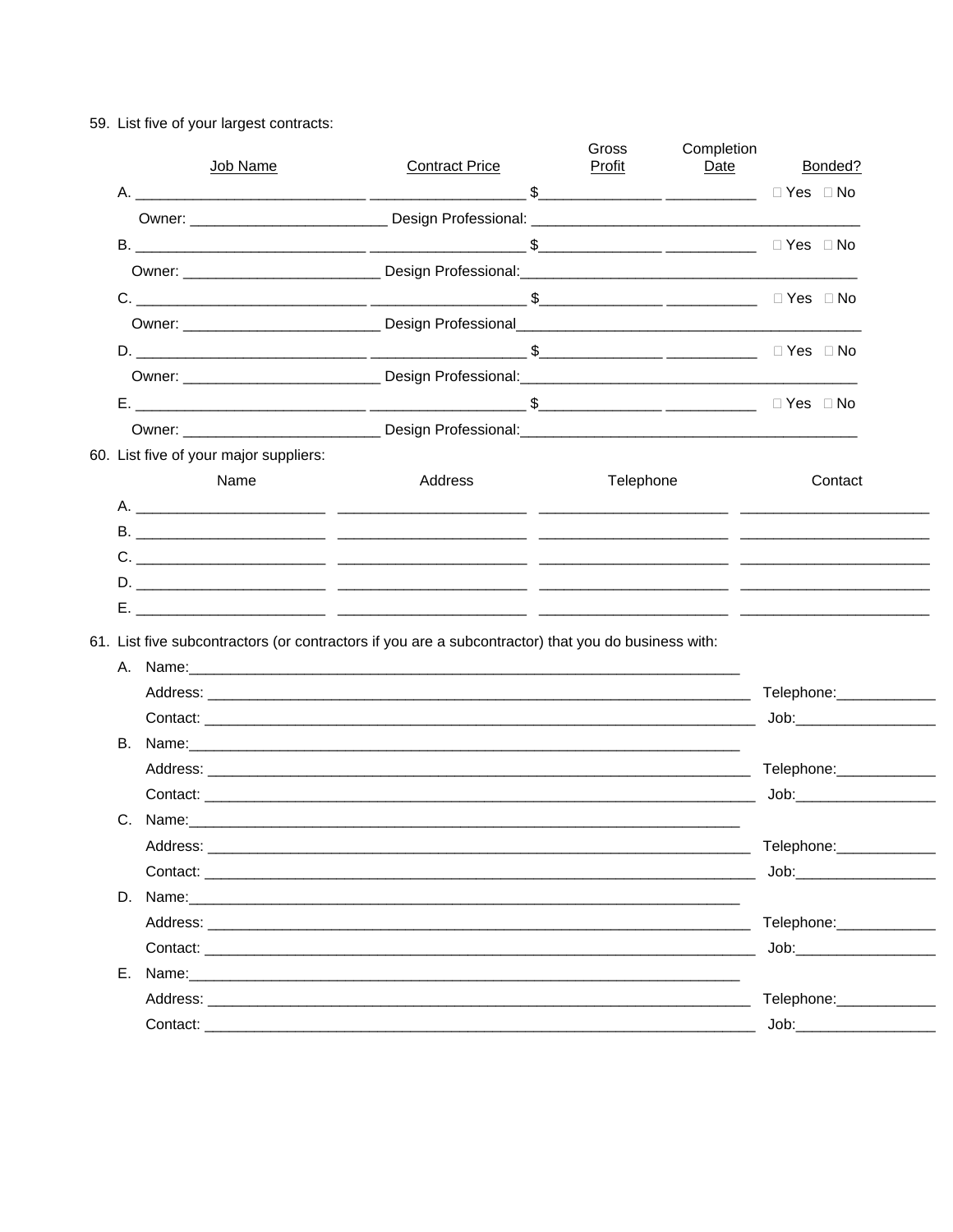|    | B. Name: <u>example and a series of the series of the series of the series of the series of the series of the series of the series of the series of the series of the series of the series of the series of the series of the se</u> |                                               |                       |                      |                               |                                                                                                                                                                                                                                                                                                                     |
|----|--------------------------------------------------------------------------------------------------------------------------------------------------------------------------------------------------------------------------------------|-----------------------------------------------|-----------------------|----------------------|-------------------------------|---------------------------------------------------------------------------------------------------------------------------------------------------------------------------------------------------------------------------------------------------------------------------------------------------------------------|
|    |                                                                                                                                                                                                                                      |                                               |                       |                      |                               |                                                                                                                                                                                                                                                                                                                     |
|    |                                                                                                                                                                                                                                      |                                               |                       |                      |                               |                                                                                                                                                                                                                                                                                                                     |
|    |                                                                                                                                                                                                                                      |                                               |                       |                      |                               |                                                                                                                                                                                                                                                                                                                     |
|    |                                                                                                                                                                                                                                      |                                               |                       |                      |                               |                                                                                                                                                                                                                                                                                                                     |
|    | Contact: the contact of the contact of the contact of the contact of the contact:                                                                                                                                                    |                                               |                       |                      |                               | Job: will be a series of the series of the series of the series of the series of the series of the series of the series of the series of the series of the series of the series of the series of the series of the series of t                                                                                      |
|    | 63. List key personnel, foremen or supervisors:                                                                                                                                                                                      |                                               |                       |                      |                               |                                                                                                                                                                                                                                                                                                                     |
|    | Name                                                                                                                                                                                                                                 |                                               | Position Yr. of Birth |                      | Yrs. Exper. Previous Employer |                                                                                                                                                                                                                                                                                                                     |
|    |                                                                                                                                                                                                                                      |                                               |                       |                      |                               |                                                                                                                                                                                                                                                                                                                     |
|    |                                                                                                                                                                                                                                      |                                               |                       |                      |                               |                                                                                                                                                                                                                                                                                                                     |
|    |                                                                                                                                                                                                                                      |                                               |                       |                      |                               |                                                                                                                                                                                                                                                                                                                     |
|    |                                                                                                                                                                                                                                      |                                               |                       |                      |                               |                                                                                                                                                                                                                                                                                                                     |
| Е. | <u> 1999 - Jacques Alexandro (h. 1920).</u> 1999 - Antonio III (h. 1920).                                                                                                                                                            |                                               |                       |                      |                               |                                                                                                                                                                                                                                                                                                                     |
|    | 64. List any life insurance in effect on key personnel:                                                                                                                                                                              |                                               |                       |                      |                               |                                                                                                                                                                                                                                                                                                                     |
|    | Name                                                                                                                                                                                                                                 |                                               | Beneficiary           |                      | Amount                        | Cash Value                                                                                                                                                                                                                                                                                                          |
|    |                                                                                                                                                                                                                                      |                                               |                       |                      | $\mathfrak s$                 | $\frac{1}{2}$                                                                                                                                                                                                                                                                                                       |
|    |                                                                                                                                                                                                                                      |                                               |                       |                      |                               |                                                                                                                                                                                                                                                                                                                     |
|    |                                                                                                                                                                                                                                      |                                               |                       | $\mathbb{S}$         |                               | $\mathbb{S}$                                                                                                                                                                                                                                                                                                        |
|    |                                                                                                                                                                                                                                      |                                               |                       |                      |                               |                                                                                                                                                                                                                                                                                                                     |
|    | $C. \underline{\hspace{2cm}} \underline{\hspace{2cm}}$                                                                                                                                                                               |                                               |                       |                      |                               |                                                                                                                                                                                                                                                                                                                     |
|    |                                                                                                                                                                                                                                      |                                               |                       |                      |                               |                                                                                                                                                                                                                                                                                                                     |
|    | 65. List other insurance coverage currently in effect:                                                                                                                                                                               |                                               |                       |                      |                               |                                                                                                                                                                                                                                                                                                                     |
|    |                                                                                                                                                                                                                                      | Limits in '000's<br>BI                        | <b>PD</b>             |                      | Carrier                       | <b>Expiration Date</b>                                                                                                                                                                                                                                                                                              |
|    | A. General Liability:                                                                                                                                                                                                                |                                               | $\frac{1}{2}$         |                      |                               |                                                                                                                                                                                                                                                                                                                     |
|    | B. Auto Liability:                                                                                                                                                                                                                   | \$<br><u> 1990 - Johann Barbara, martin a</u> | $\frac{1}{2}$         |                      |                               |                                                                                                                                                                                                                                                                                                                     |
|    | C. Umbrella:                                                                                                                                                                                                                         |                                               |                       |                      |                               | $\frac{1}{2}$ $\frac{1}{2}$ $\frac{1}{2}$ $\frac{1}{2}$ $\frac{1}{2}$ $\frac{1}{2}$ $\frac{1}{2}$ $\frac{1}{2}$ $\frac{1}{2}$ $\frac{1}{2}$ $\frac{1}{2}$ $\frac{1}{2}$ $\frac{1}{2}$ $\frac{1}{2}$ $\frac{1}{2}$ $\frac{1}{2}$ $\frac{1}{2}$ $\frac{1}{2}$ $\frac{1}{2}$ $\frac{1}{2}$ $\frac{1}{2}$ $\frac{1}{2}$ |
|    | D. Owner's Protection:                                                                                                                                                                                                               |                                               |                       |                      |                               | $\frac{1}{2}$ $\frac{1}{2}$ $\frac{1}{2}$ $\frac{1}{2}$ $\frac{1}{2}$ $\frac{1}{2}$ $\frac{1}{2}$ $\frac{1}{2}$ $\frac{1}{2}$ $\frac{1}{2}$ $\frac{1}{2}$ $\frac{1}{2}$ $\frac{1}{2}$ $\frac{1}{2}$ $\frac{1}{2}$ $\frac{1}{2}$ $\frac{1}{2}$ $\frac{1}{2}$ $\frac{1}{2}$ $\frac{1}{2}$ $\frac{1}{2}$ $\frac{1}{2}$ |
|    | 66. List any subsidiaries and affiliates of the contracting firm:                                                                                                                                                                    |                                               |                       |                      |                               |                                                                                                                                                                                                                                                                                                                     |
|    |                                                                                                                                                                                                                                      |                                               |                       |                      |                               | <b>NANDA</b>                                                                                                                                                                                                                                                                                                        |
|    | Firm Name                                                                                                                                                                                                                            | Ownership                                     |                       | <b>Type Business</b> |                               | Code                                                                                                                                                                                                                                                                                                                |
|    |                                                                                                                                                                                                                                      |                                               |                       |                      |                               |                                                                                                                                                                                                                                                                                                                     |
|    |                                                                                                                                                                                                                                      |                                               |                       |                      |                               |                                                                                                                                                                                                                                                                                                                     |
|    |                                                                                                                                                                                                                                      |                                               |                       |                      |                               |                                                                                                                                                                                                                                                                                                                     |
|    |                                                                                                                                                                                                                                      |                                               |                       |                      |                               |                                                                                                                                                                                                                                                                                                                     |
|    |                                                                                                                                                                                                                                      |                                               |                       |                      |                               |                                                                                                                                                                                                                                                                                                                     |

62. List three Architects you have done business with: